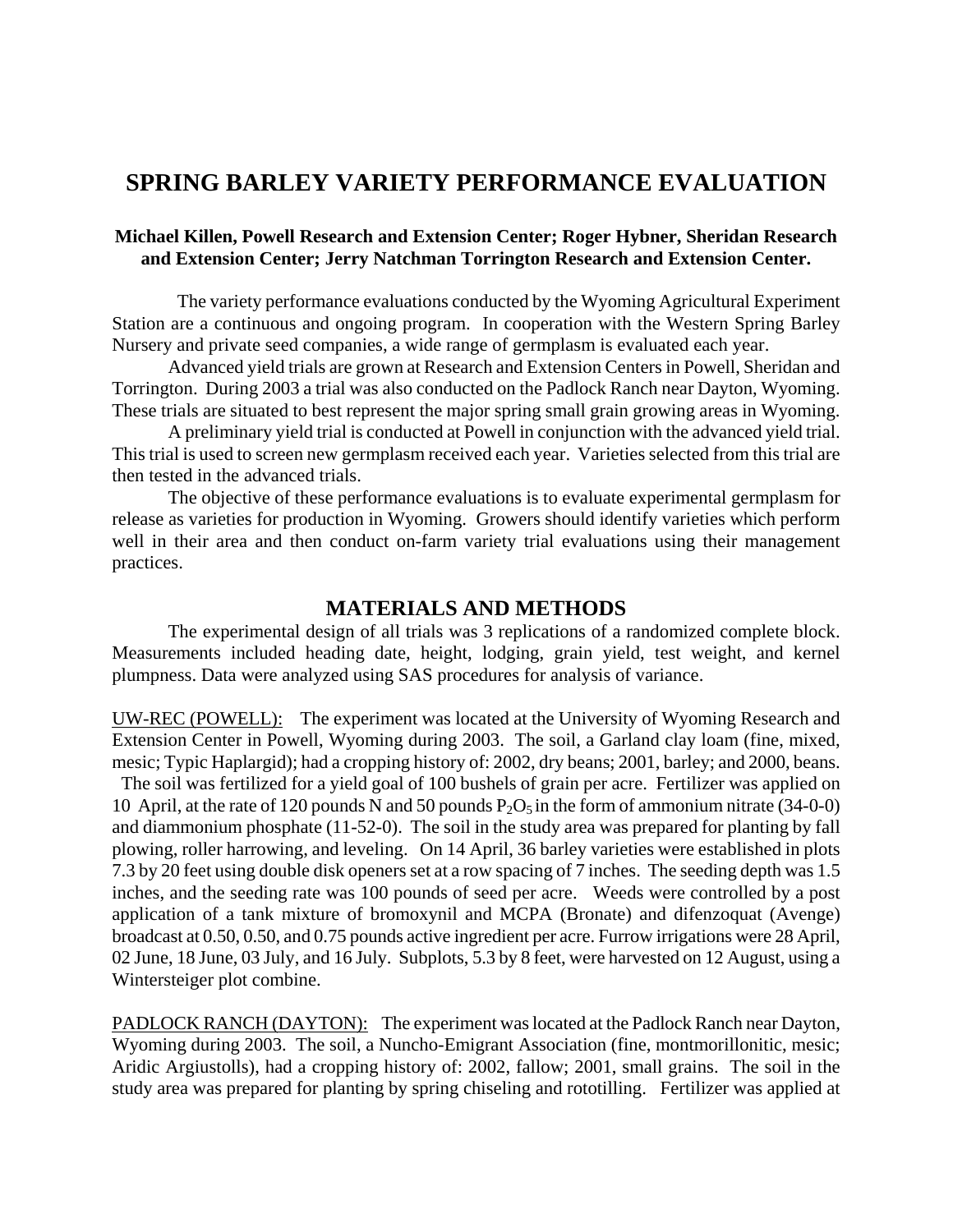the rate of 100 pounds N per acre in the form of ammonium nitrate (34-0-0). Twelve barley varieties were established in plots 5 by 20 feet using double disk openers set at a row spacing of 8 inches on 11 April. The seeding depth was 2 inches, and the seeding rate was 100 pounds of seed per acre. The study site is sprinkler irrigated. Data was not reported from the Padlock Ranch due to shatter losses from birds and problems with the irrigation.

UW-REC (SHERIDAN): The experiment was located at the University of Wyoming Research and Extension Center in Sheridan, Wyoming during 2003. The soil, a Wyarno clay loam (fine, montmorillonitic, mesic; Ustollic Haplargid), had a cropping history of: 2002, fallow; 2001, small grains; and 2000, fallow. The soil in the study area was prepared for planting by fall chiseling, followed by spring chiseling and roller harrowing. Twelve barley varieties were established in plots 5 by 20 feet using double disk openers set at a row spacing of 8 inches on 16 April. The seeding depth was 2.5 inches, and the seeding rate was 50 pounds of seed per acre. This location is a dryland site with no irrigation. Subplots, 5 by 15 feet, were harvested using an Almaco plot combine on 25 July.

UW-REC (TORRINGTON: The experiment was located at the University of Wyoming Research and Extension Center in Torrington, Wyoming during 2003. The soil was fertilized for a yield goal of 100 bushels of grain per acre. Twelve barley varieties were established in plots 5 by 20 feet using double disk openers set at a row spacing of 9 inches on 17 April. Weeds were controlled by a post application of bromoxynil and MCPA (Bronate Advanced) broadcast at 0.40, and 0.40 pounds active ingredient per acre. Subplots, 5 by 15, were harvested on 11 August, using an Almaco plot combine.

Growing conditions at Powell during 2003 were exceptional. Data was not reported from the Padlock Ranch due to shatter losses from birds and problems with the irrigation.

## **ACKNOWLEDGMENTS**

Appreciation is extended to the Padlock Ranch and the Powell, Sheridan and Torrington Research and Extension Center staff for their assistance during 2003.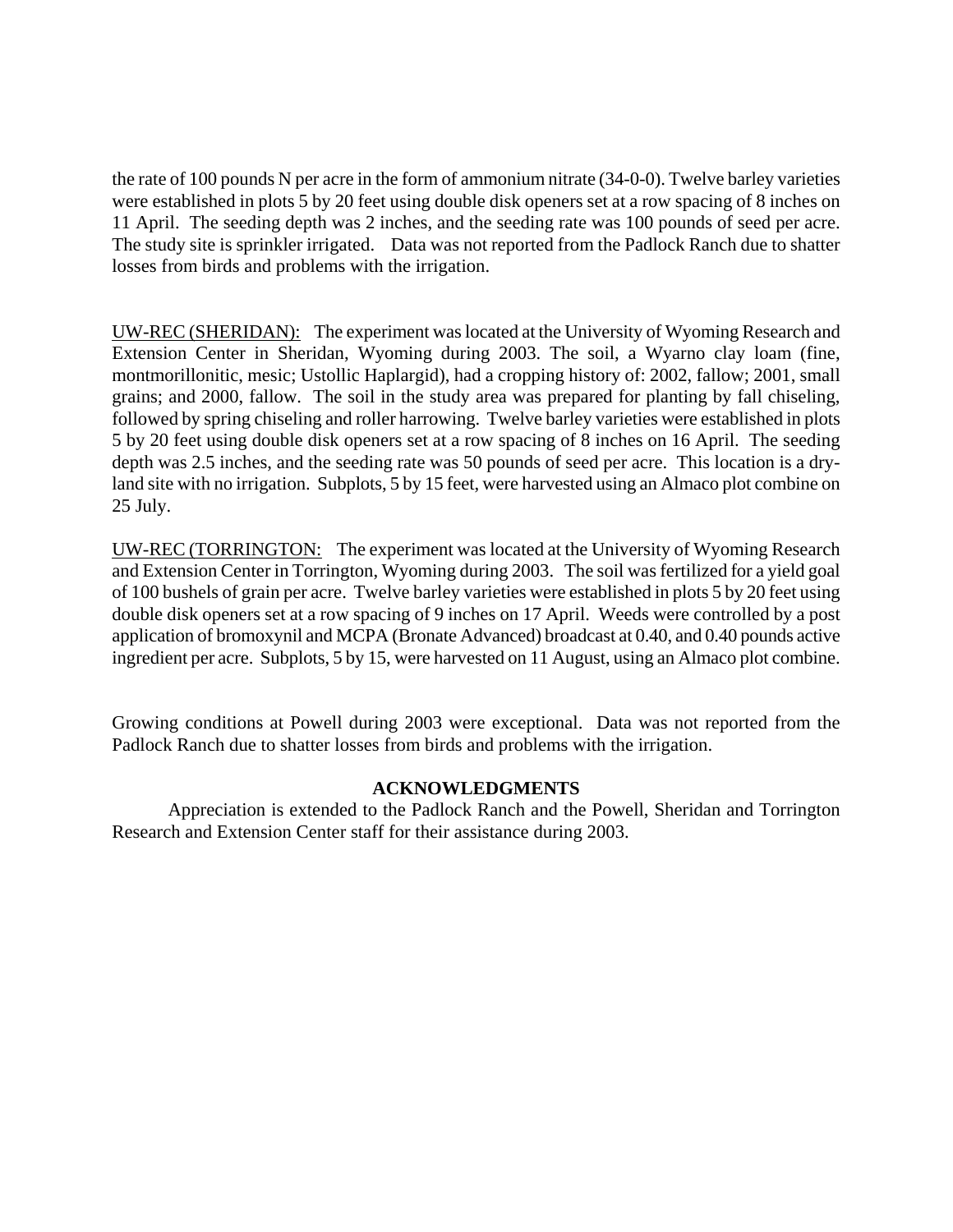|                  | <b>Row</b>                                        | Plant  | Heading         | Grain | Test   | Kernel plumpness |     |  |  |
|------------------|---------------------------------------------------|--------|-----------------|-------|--------|------------------|-----|--|--|
| Variety          | type                                              | height | date            | yield | weight | 5.5/64<br>6/64   |     |  |  |
|                  |                                                   | inches | day of year     | bu/a  | lb/bu  | % above screen   |     |  |  |
|                  |                                                   |        |                 |       |        |                  |     |  |  |
| <b>Malt Use</b>  |                                                   |        |                 |       |        |                  |     |  |  |
| Moravian 37      | $\frac{2}{2}$                                     | 22     | 183             | 154   | 52     | 96               | 99  |  |  |
| WA7194-98        |                                                   | 31     | 183             | 149   | 53     | 97               | 99  |  |  |
| WA8601-97        | $\frac{2}{2}$                                     | 30     | 184             | 149   | 53     | 98               | 99  |  |  |
| 98-NZ 223        |                                                   | 31     | 185             | 147   | 52     | 91               | 99  |  |  |
| WA10497-97       | $\overline{c}$                                    | 31     | 184             | 146   | 55     | 98               | 99  |  |  |
| Stander          | 6                                                 | 32     | 185             | 145   | 49     | 96               | 99  |  |  |
| 98Ab12905        | 6                                                 | 31     | 173             | 145   | 48     | 95               | 99  |  |  |
| Bob (WA8682-96)  | $\overline{2}$                                    | 30     | 183             | 144   | 52     | 97               | 99  |  |  |
| 6B98-9940        | 6                                                 | 33     | 176             | 144   | 50     | 97               | 99  |  |  |
| B1202            | $\overline{c}$                                    | 30     | 183             | 142   | 51     | 98               | 99  |  |  |
| 2B97-4299        |                                                   | 29     | 186             | 142   | 52     | 96               | 99  |  |  |
| 98ID242          |                                                   | 31     | 185             | 142   | 51     | 97               | 99  |  |  |
| MT960099         |                                                   | 27     | 185             | 140   | 52     | 95               | 99  |  |  |
| Samish 23        |                                                   | 26     | 185             | 140   | 52     | 93               | 99  |  |  |
| 2B98-5312        | $\begin{array}{c}\n2 \\ 2 \\ 2 \\ 2\n\end{array}$ | 31     | 186             | 139   | 53     | 95               | 99  |  |  |
| 94Ab13449        | 6                                                 | 29     | 172             | 136   | 51     | 96               | 99  |  |  |
| Harrington       |                                                   | 29     | 185             | 134   | 52     | 98               | 99  |  |  |
| 2B97-4004        |                                                   | 28     | 186             | 133   | 48     | 93               | 98  |  |  |
| Merit            | $\frac{2}{2}$                                     | 31     | 186             | 132   | 51     | 95               | 99  |  |  |
| 98Ab12362        | 6                                                 | 32     | 177             | 132   | 49     | 93               | 99  |  |  |
| 98-NZ 015        | $\overline{c}$                                    | 27     | 186             | 131   | 50     | 97               | 99  |  |  |
| 95SR316A         | $\overline{c}$                                    | 30     | 186             | 129   | 52     | 98               | 99  |  |  |
| MT970229         | $\overline{c}$                                    | 29     | 184             | 125   | 54     | 99               | 99  |  |  |
| 97ID1269A        | 6                                                 | 31     | 177             | 125   | 49     | 95               | 99  |  |  |
| 6B98-9339        | 6                                                 | 30     | 185             | 123   | 49     | 94               | 99  |  |  |
| Morex            | 6                                                 | 35     | 173             | 106   | 48     | 87               | 98  |  |  |
|                  |                                                   |        |                 |       |        |                  |     |  |  |
|                  |                                                   |        | <b>Feed Use</b> |       |        |                  |     |  |  |
| Steptoe          | 6                                                 | 31     | 172             | 151   | 49     | 97               | 99  |  |  |
| MT960228         | $\overline{c}$                                    | 28     | 186             | 148   | 52     | 97               | 99  |  |  |
| UT95B1216-4087   | 6                                                 | 31     | 177             | 146   | 50     | 90               | 98  |  |  |
| UT97B1480-1632   | 6                                                 | 33     | 171             | 145   | 51     | 91               | 98  |  |  |
| PB1-95-2R-522    | $\overline{\mathbf{c}}$                           | 30     | 184             | 144   | 51     | 97               | 99  |  |  |
| <b>Baronesse</b> | $\overline{c}$                                    | 25     | 184             | 143   | 51     | 98               | 99  |  |  |
| BZ596-189        | $\overline{c}$                                    | 28     | 184             | 133   | 52     | 98               | 99  |  |  |
| YU598-043        | $\overline{2}$                                    | 25     | 185             | 127   | 50     | 98               | 99  |  |  |
| UT97B1480-1534   | 6                                                 | 30     | 170             | 127   | 50     | 87               | 98  |  |  |
| YU599-006        | 6                                                 | 20     | 185             | 115   | 45     | 95               | 99  |  |  |
|                  |                                                   |        |                 |       |        |                  |     |  |  |
|                  |                                                   |        |                 |       |        |                  |     |  |  |
| Mean             |                                                   | 29     | 181             | 137   | 51     | 95               | 99  |  |  |
| LSD $_{0.05}$    |                                                   | 4.2    | 1.6             | 20.6  | 2.4    | 2.0              | 0.5 |  |  |
| $CV\%$           |                                                   | 8.7    | 0.5             | 9.2   | 2.9    | 1.3              | 0.3 |  |  |
| $\overline{N}$   |                                                   |        |                 |       |        |                  |     |  |  |

**Table 1. Agronomic performance of spring barley genotypes grown at the Powell Research and Extension Center, Powell, WY during 2003.**

 $NS =$  non significant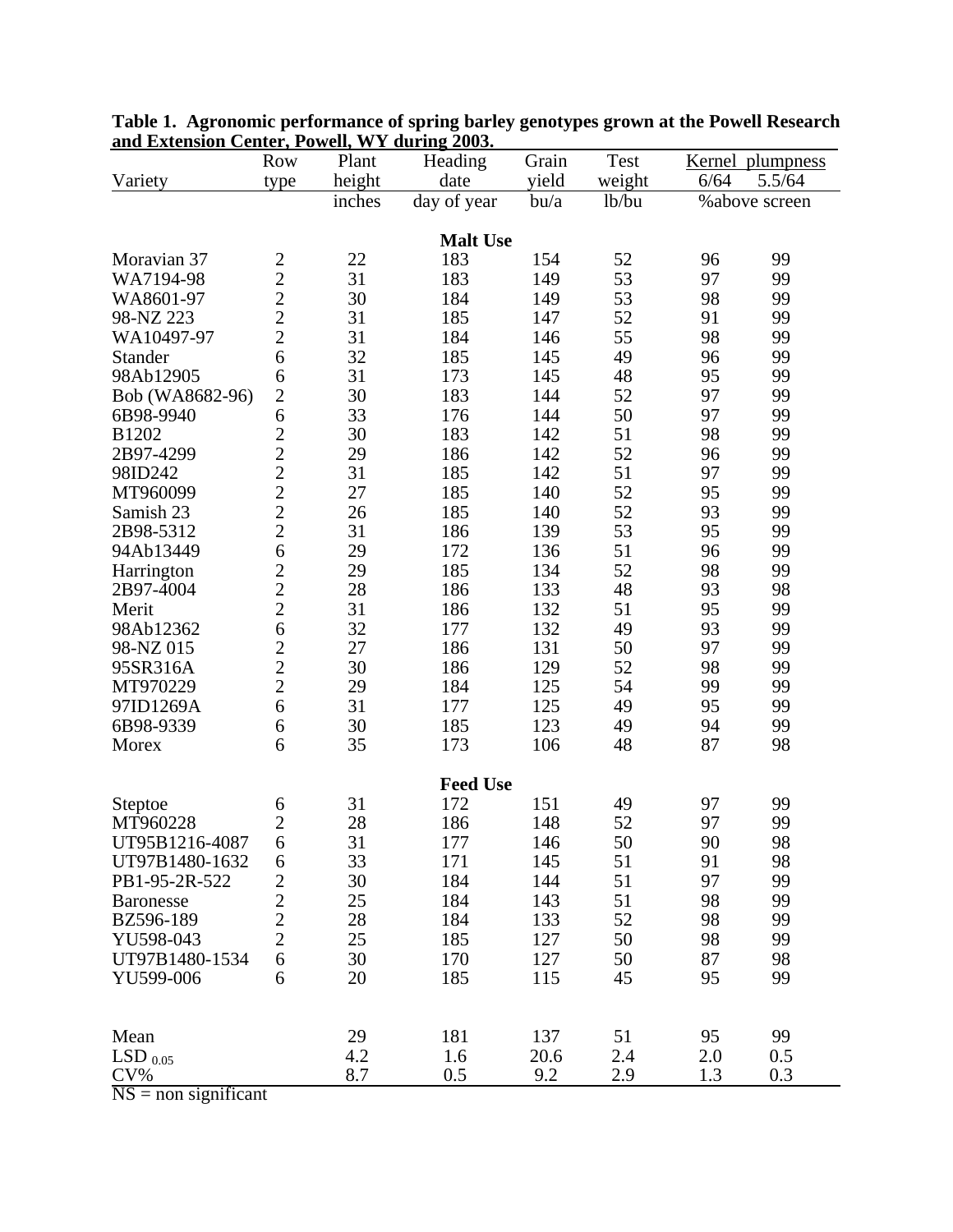|                  | Row            | Heading     | o<br>Grain      | Test      | Kernel plumpness |        |  |
|------------------|----------------|-------------|-----------------|-----------|------------------|--------|--|
| Variety          | type           | date        | yield           | weight    | 6/64             | 5.5/64 |  |
|                  |                | day of year | $b$ u/a         | lb/bu     | % above screen   |        |  |
|                  |                |             | <b>Malt Use</b> |           |                  |        |  |
| Merit            | $\overline{2}$ | 168         | 60              | 49        | 84               | 96     |  |
| 98Ab12362        | 6              | 170         | 60              | 49        | 82               | 95     |  |
| 2B97-4004        | $\overline{2}$ | 170         | 59              | 51        | 89               | 98     |  |
| B1202            | $\overline{2}$ | 172         | 58              | 51        | 82               | 96     |  |
| 95SR316A         | $\overline{2}$ | 172         | 55              | 48        | 82               | 95     |  |
| MT960099         | $\overline{2}$ | 172         | 54              | 49        | 86               | 98     |  |
| Moravian 37      | $\overline{2}$ | 173         | 52              | 48        | 83               | 95     |  |
|                  |                |             | <b>Feed Use</b> |           |                  |        |  |
| MT960288         | $\overline{2}$ | 167         | 65              | 47        | 84               | 96     |  |
| Steptoe          | 6              | 168         | 58              | 49        | 88               | 97     |  |
| <b>Baronesse</b> | $\overline{2}$ | 171         | 56              | 49        | 87               | 97     |  |
| UT95B1216-4087   | 6              | 173         | 55              | 50        | 83               | 96     |  |
| 98NZ015          | $\overline{2}$ | 175         | 53              | 50        | 78               | 95     |  |
| Mean             |                | 171         | 57              | 49        | 84               | 96     |  |
| $LSD_{0.05}$     |                | <b>NS</b>   | <b>NS</b>       | <b>NS</b> | <b>NS</b>        | 2.0    |  |
| $CV\%$           |                | 1.8         | 11.8            | 3.4       | 5.1              | 1.2    |  |

**Table 2. Agronomic performance of spring barley genotypes grown at the Sheridan Research and Extension Center, Sheridan, WY during 2003.**

 $NS = non significant.$